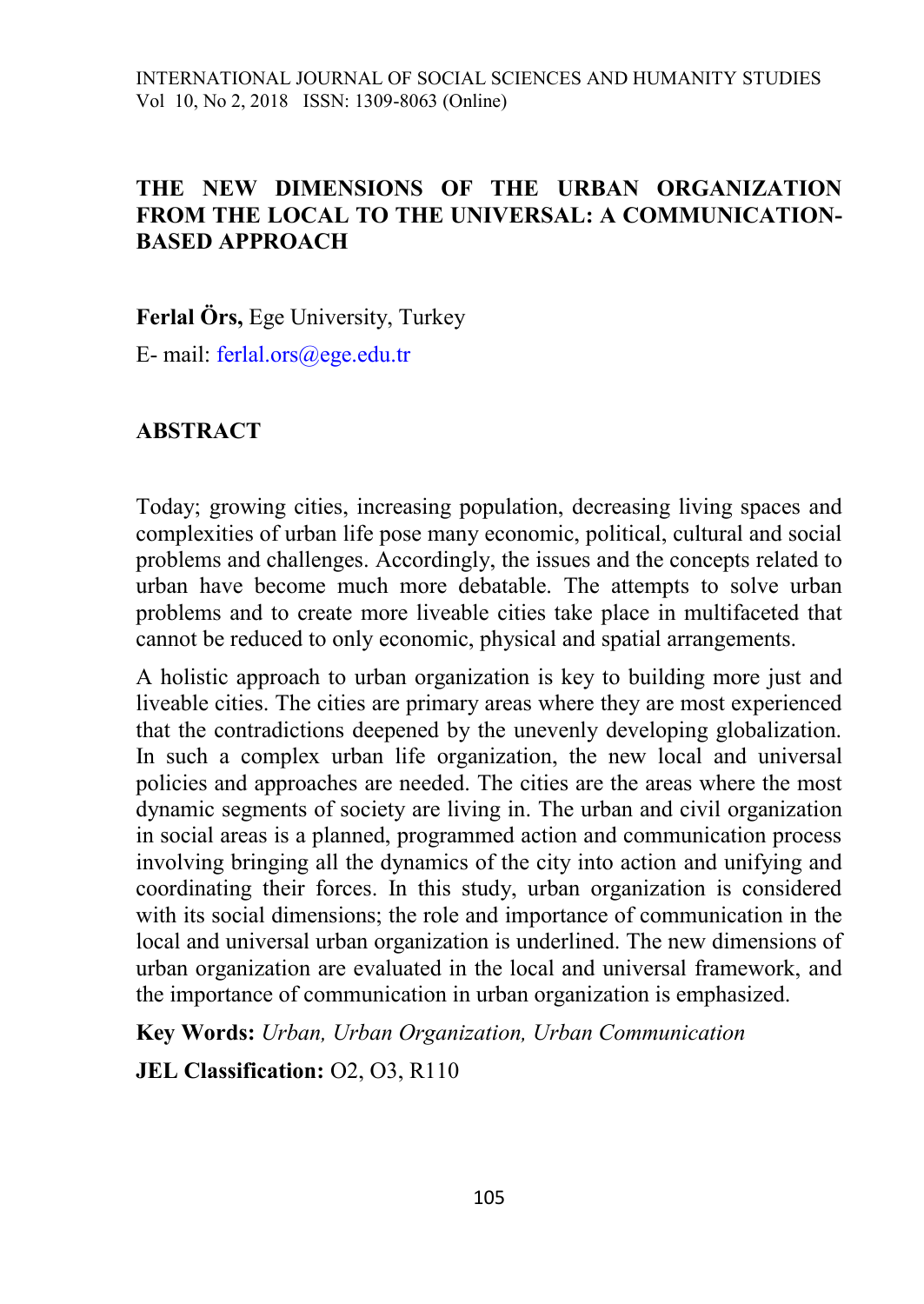## **1. INTRODUCTION**

Today; growing cities, increasing population, decreasing living spaces and complexities of urban life pose many economic, political, cultural and social problems and challenges. Accordingly, the issues and the concepts related to urban have become much more debatable.

The attempts to solve urban problems and to create more liveable cities take place in multifaceted that cannot be reduced to only economic, physical and spatial arrangements. A holistic approach to urban organization is key to building more just and liveable cities.

The cities are primary areas where they are most experienced that the contradictions deepened by the uneven and unequal development of globalization. In such a complex urban life, the new local and universal policies and approaches are needed. Therefore in this study, urban organization is examined with its local and universal dimensions. A human and environment oriented urban organization model based on social state and social policy approach is underlined.

## **2. URBAN, URBANIZATION AND URBAN ORGANIZATION**

The world is becoming more urban. Most of the development policies are based on industrialization, and hence urbanization. Although the problems created by rapid urbanization after the 1960s are a matter of debate, interregional migrations to the urban from the countryside continue especially in the developing world. In the 1950s, 83 percent and in the 1975's 75 percent of the developing world's population was living in the rural areas while at the end of the 1990s about half of them would live in rural areas. The same trend shows that 2/3 of world's population will live in cities in 2020s. (Tatlıdil, 2009) According to the United Cities and Local Governments (UCLG), half of the world's population was living in the cities in 2008, but the projected rate for 2050 is up to 70 percent.

Cities are the forms of settlement where non-agricultural production is made and, more importantly, where the control functions of the distribution of both agricultural and non-agricultural production are gathered and have a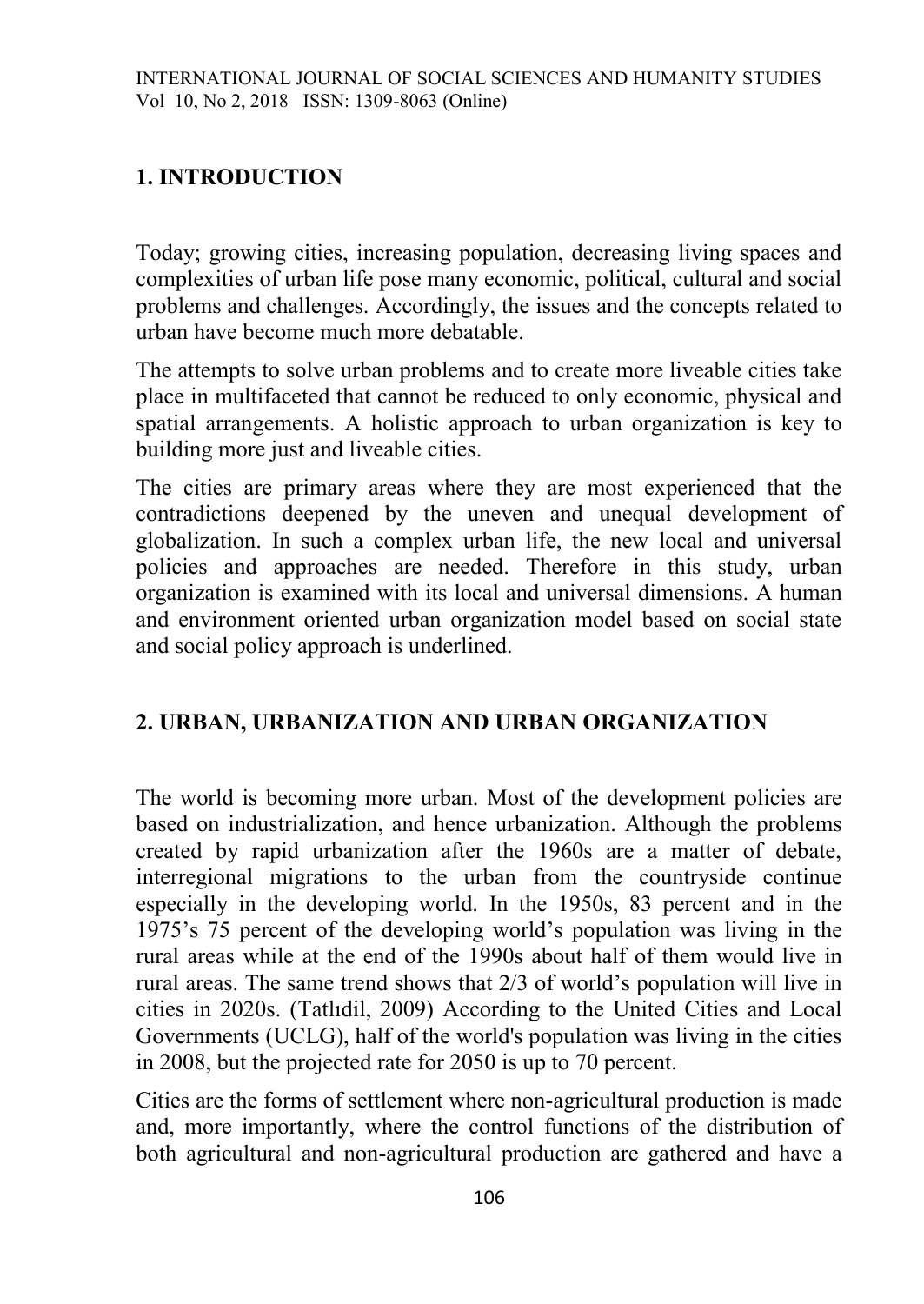certain degrees of size, heterogeneity and integration with regard to levels of technological development (Kıray, 1972). Cities are residential areas where their people are mostly engaged in business, industry and services. As for urbanization, it is a process of economic and social change associated with the increase of the number of people living in towns and the cities. Urban and urbanization are the phenomenon which includes a variety of economic, demographic, cultural and social factors.

The changes, contradictions and developments in the process of globalization have further complicated the urban and urbanization phenomenon. These conditions also make urban organization difficult and complicated. There is now a need for new methods, projects and policies in urban organization. Urban organization is a concept that should be considered in the context of social policy and social state approach. Unfortunately, due to the dominant neoliberal approaches, unplanned, unhealthy, non-environmental and non-human-oriented policies have come to the forefront. Rant-based urban transformations and practices give great damage to urban and urban life.

# **3. THE ROLE AND IMPORTANCE OF COMMUNICATION IN URBAN ORGANIZATION**

Communication has become an important tool in transforming the life of people and society into systematic structures in the historical process. People have been able to understand and to link with each other; to turn the developments in their life into records, and they also have been able to pass down what they have done from generation to generation in a systematic communicative structure. Since the early ages; the means of communication tools such as writing, picture, paper, printing press, newspaper, telephone, telegraph, radio, cinema, television, and computer and so on, each of them has made important contributions to social development (Güngör, 2011).

Communication is characterized as a social action that emerges in every phase and situation, in every condition and relationships from the beginning of social life to the present day (Tüfekçioğlu, 1997). The main purpose of the communication, of which values and meanings are shared in social context, is to be active at the environment and to lead development and changes of behaviours and attitudes in everybody else. (Zıllıoğlu, 2003). In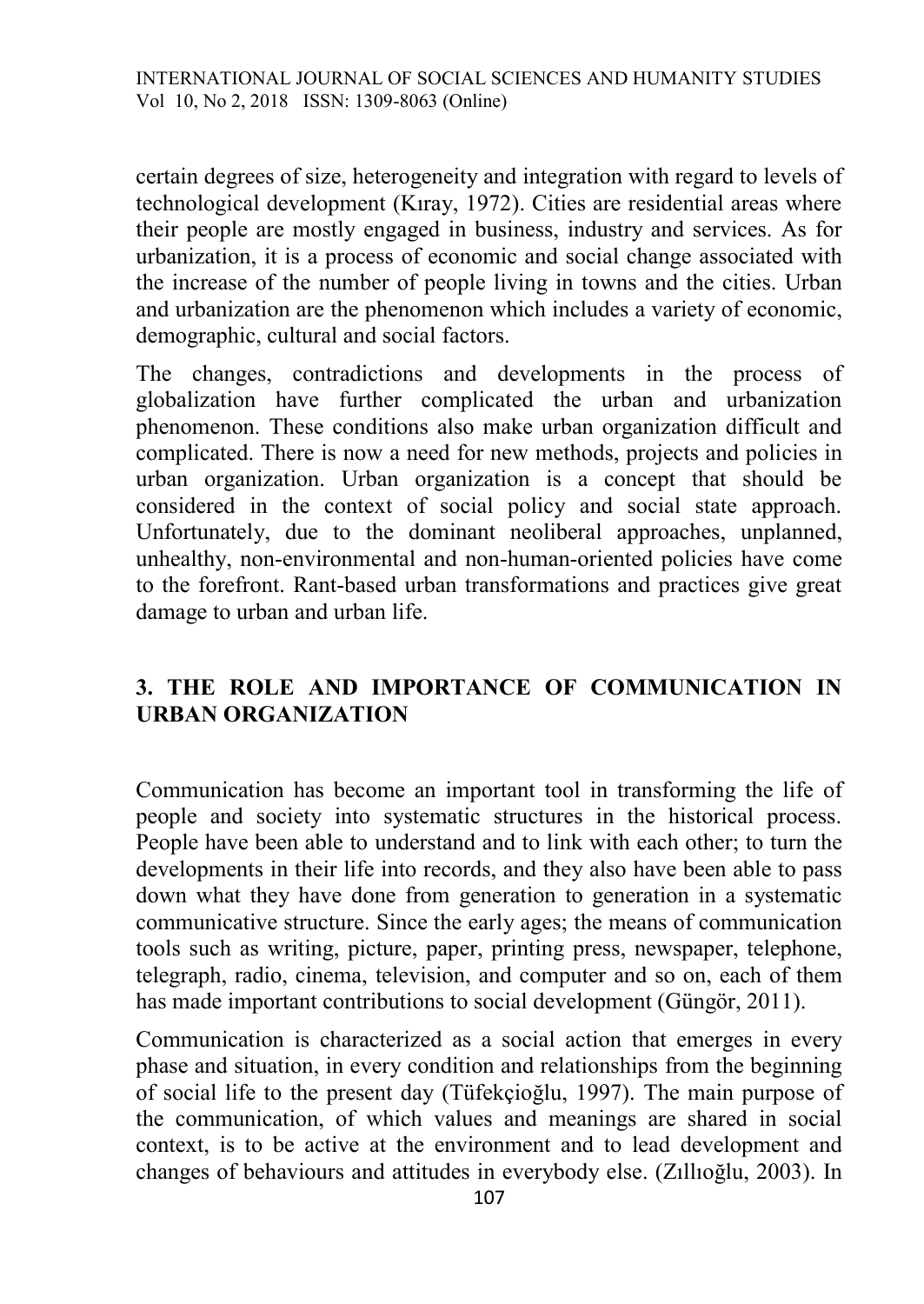this context, we can define communication as a social interaction process carried out through messages (Mutlu, 1995).

Urban organization is also a social communication and interaction. In this context, urban organization is a planned, programmed action and communication process involving the mobilization of all the dynamics of the city and the consolidation and coordination of forces. Social development cannot be achieved without providing the urban organization and the support and participation of the people. From this point of view, in this study we are evaluating the urban organization in terms of communication.

Communication is an essential component of in urban organization. The technological advances have led to emergence of the new communication methods and techniques. Now, the traditional media (radio, television and printed media) and the "new media" bringing the computer and the internet together and its most important product "social media" have become important tools of social organizations. However, traditional methods are still indispensable in urban organization.

One of the most effective methods of interpersonal communication is the face-to-face interview, which is one of the most effective methods to meet the communication needs of people living in the urban area. Designing the environments for people living in the urban area in which they can meet and talk with each other is an important aspect of urban organization. Therefore, in urban organization and urban planning, communication should be considered as among the essential requirements of the society. In the design of urban space, attention should be paid to the planning of areas such as square, boulevards, parks, and shopping centres, entertainment areas where people can come together and communicate. Societies aiming at progress have to establish communication environments for all individuals, especially with the initiatives of the state, and bring communication tools to people's service. As a matter of fact, all great civilizations have tried to establish agoras, forum areas, market places, arenas, sports halls, fairgrounds in order to enable people to easily communicate with each other and to make progress based on communication (Cebeci, 2010).

# **4. THE DIMENSIONS OF URBAN ORGANIZATION**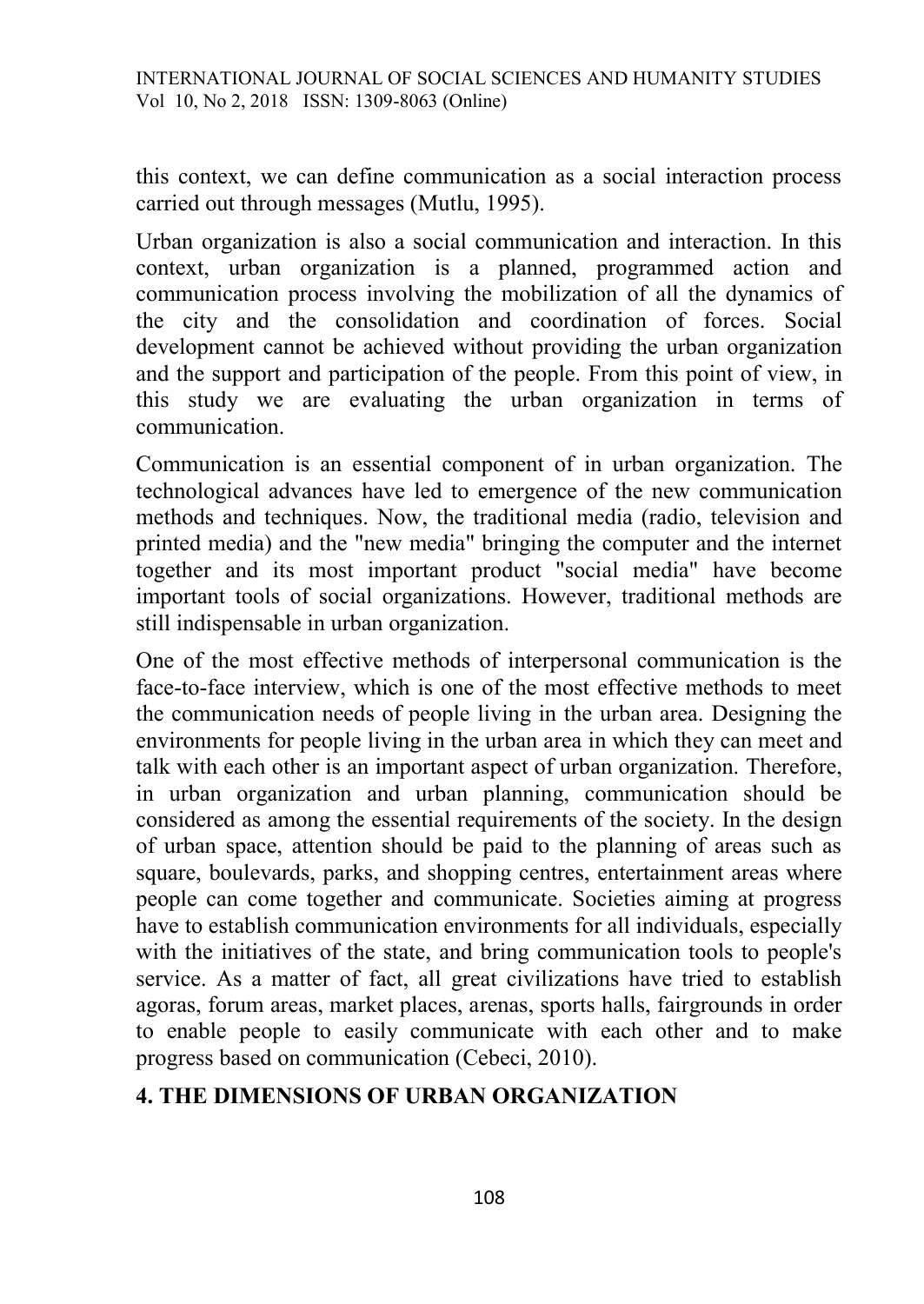Urban organization is a concept that should be evaluated with holistic approach from local to universal. We can specify the dimensions of urban organization as follows:

• **Local Dimension** - Localization - Local Democracy - Local Government

• **Universal Dimension** - Globalization - Universal Regulations - Applications

#### **4. 1. The Local Dimensions of Urban Organization**

Nowadays, there has been talk about the new processes and concepts associated with the phenomenon of the globalization appeared in every sphere of life. The localization is one of those concepts that sometimes argued against the globalization; sometimes argued it goes hand in hand with globalization and is complementary to it.

The decentralization of public administration is a process involving the shaping and supervision of works belonging to local communities by themselves. In other definition, decentralization is a principle aimed at protecting the autonomy of local governments through the transfer of authority and resources from the central government to the local governments. Localization evolved as a concept gained momentum in the second half of the twentieth century, reflecting the tendencies of the government to get rid of excess centralized structure and decentralization of regional and local services, and to have democratic-transparent-efficient self-governance in local communities (Geray, 1997).

In a communication-based definition, the localization is a communication process involving coordination and mobilization of economic, social and cultural dynamics of local forces.

The 5 main elements of localization can be listed as follows: (Örs & Örs, 2008).

**Participation**: Ensuring that all local people have full participation and control of decisions about themselves and their surroundings;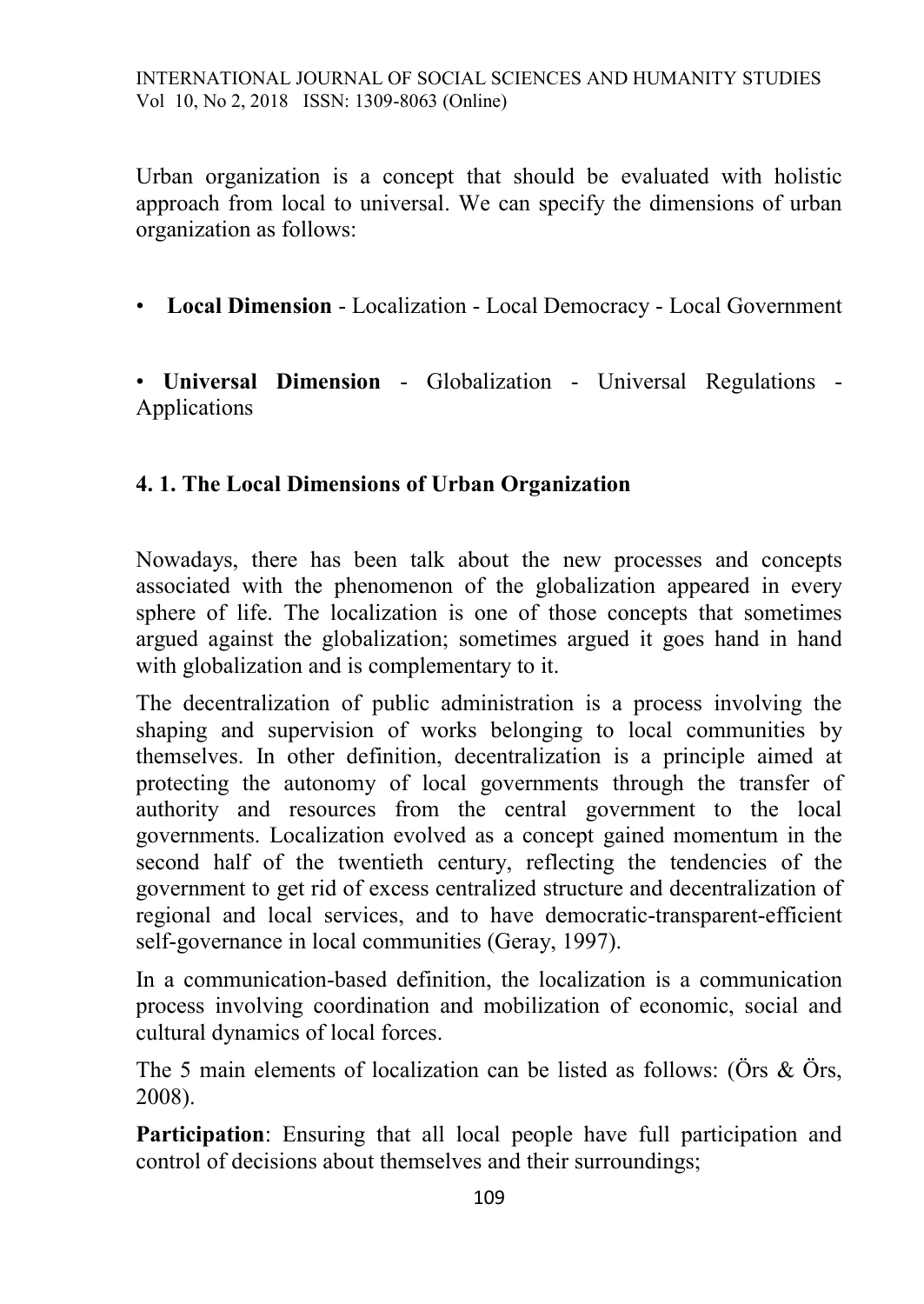**Transparency**: Ensuring transparency and transparency of all institutions and organizations involved in the localization process;

**Empowerment of Democracy**: Ensuring democratization at the local and national levels; allowing local governments to more power from central government, strengthening of non-governmental organizations, adopting of decentralized approach and training people through education for democratic citizenship from a lifelong learning perspective.

**Organizing, Communication and Action**: Localization is a planned organization and the process of communication and action which involves the mobilization and coordination of all local forces.

**Social, Economic and Cultural Development**: Localization brings about the development of democracy. On the other hand it promotes social, economic and cultural development. The localization project will reveal the potential of local resources; the local values and wealth will also gain importance.

# **4. 2. The Universal Dimensions of Urban Organization**

Globalization, which we can define as the spread of the economic, social, cultural and political values to all around the world by crossing the local and national borders, requires a universal perspective on urban issues as in every field. The universal dimensions of urban organization are determined by the declarations and principles of international organizations.

The first of these is the Worldwide Declaration of Local Self-Government. This Declaration was adopted at IULA's (International Union of Local Authorities)  $27<sup>th</sup>$  World Congress of Local Governments held in Rio de Janeiro on 23-26 September 1985. According to this declaration, the principle of local self-government should be recognized in the constitution or in the basic legislation concerning the governmental structures of the country. Local authorities' right of association should include that of belonging to an international association of local authorities. Local authorities should also be entitled to maintain links with their counterparts in other countries for the purpose of interchange and cooperation and promoting international understanding.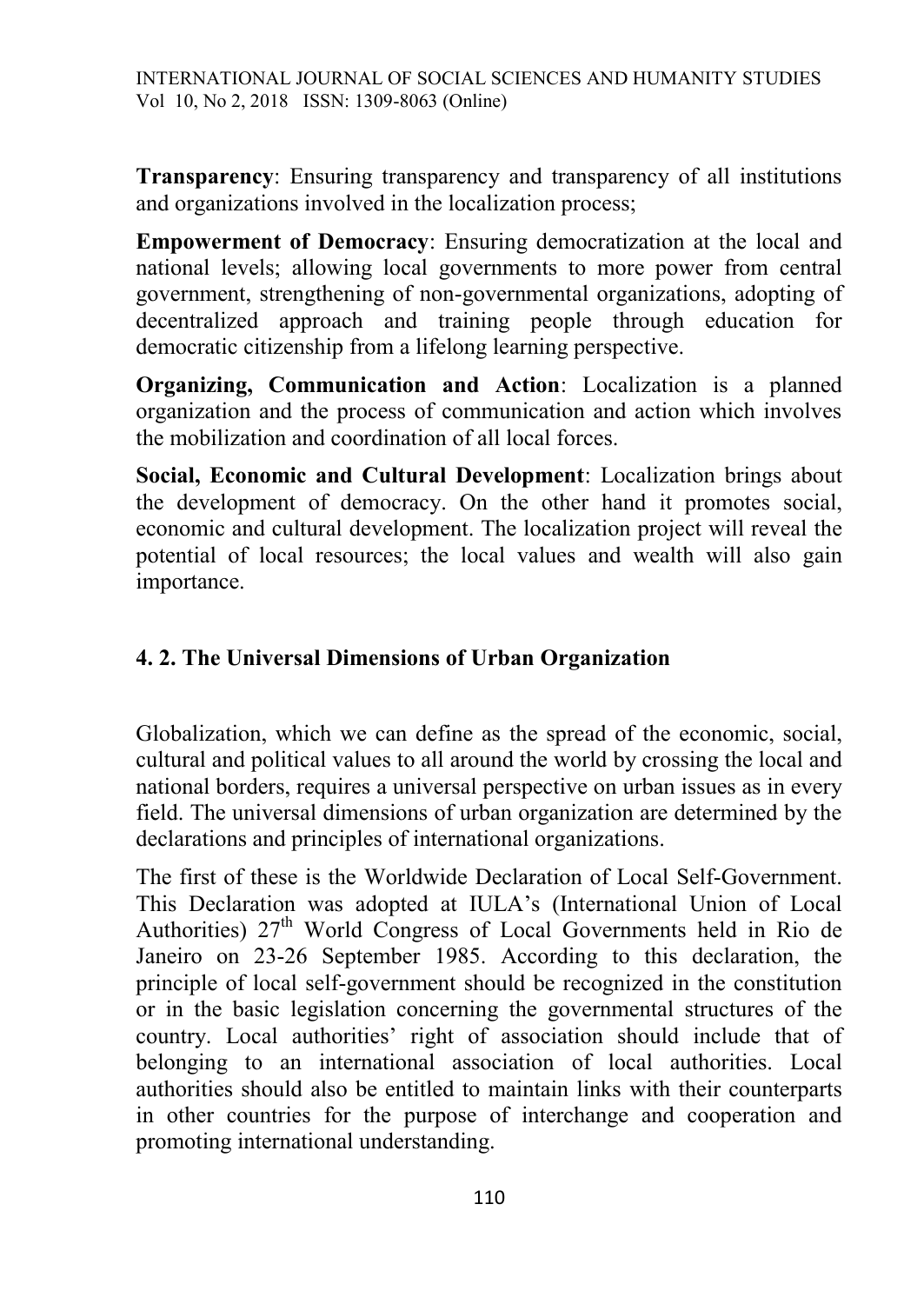United Cities and Local Governments (UCLG), another worldwide organization, was established with the process of unification of the three previous worldwide organizations IULA (International Union of Local Authorities), FMCU/UTO (World Federation of United Cities/formerly known as the United Towns Organizations) and METROPOLIS (World Association of the Major Metropolises) in a long-term process that started in Habitat II Conference in Istanbul in 1996.

The United Cities and Local Governments World Organization, headquartered in Barcelona, Spain, has begun to work actively since January 2004.

Organization's mission is to be the united voice and advocate of democratic local self-government on the world's stage; promoting and defending its values, objectives and interests in cooperation with the international community.

Some of the basic principles in the UCLG's establishment statement are: (http://uclg-mewa.org/tr/)

- Sustainable development in a globalizing world
- Social participation and poverty reduction
- Cities without slums
- Sustainable environment
- Water and hygiene for all
- Fundamental rights for all
- Education for all
- Cooperation and diplomacy
- Strategic partnerships
- Decentralization and local democracy
- Women's participation and gender equality
- From information society to participatory society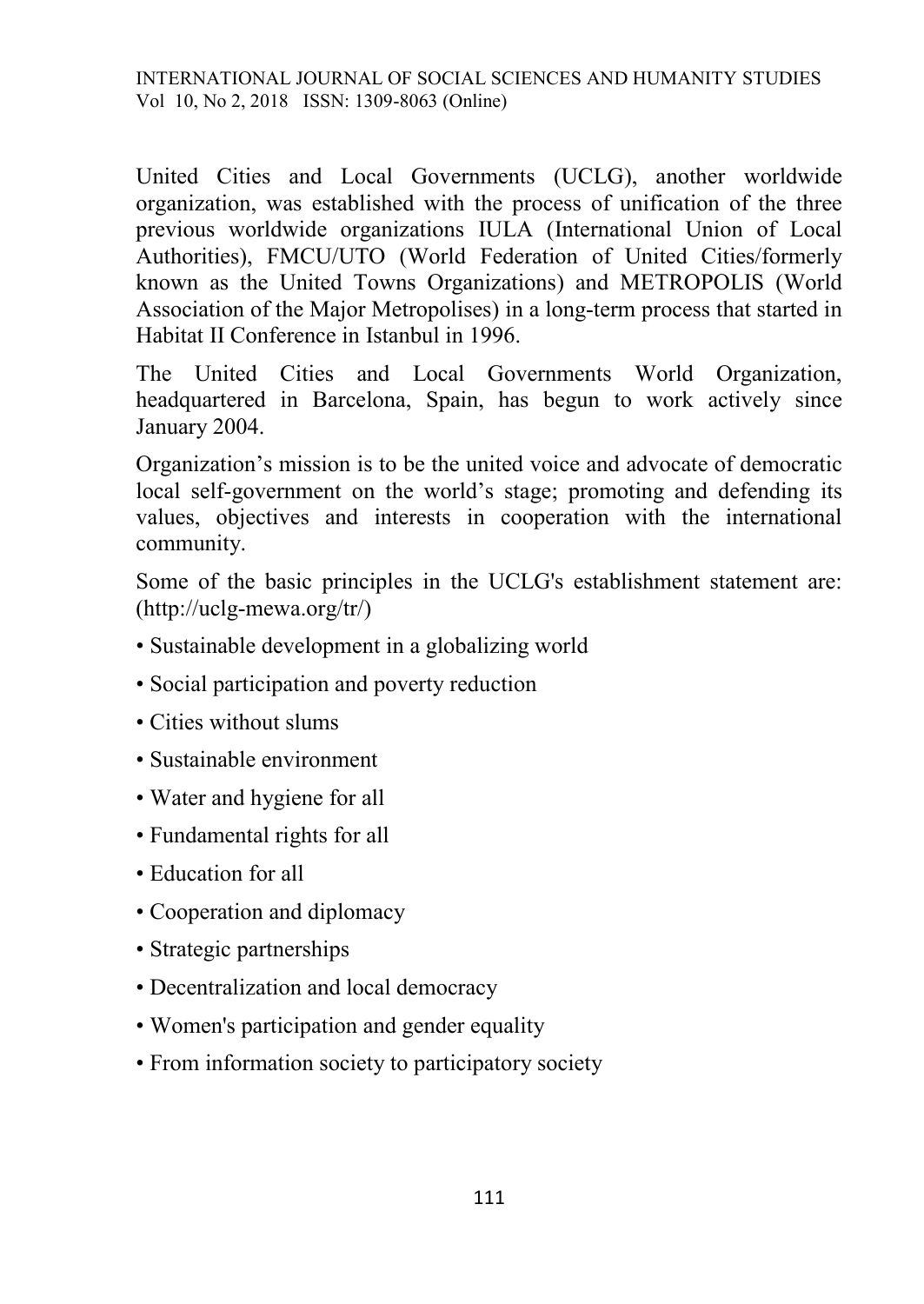## **5. WORLDWIDE PROJECTS IN URBAN ORGANIZATION**

A large number of worldwide projects have been developed in order to increase the quality of life in the cities, to create modern and planned cities, to protect the rights of urban dwellers and to instil a sense of urban awareness and urban responsibility. These projects, supported by international organizations such as UNESCO, UNICEF, UN, EU, are the cornerstones of urban organization. The most important of these projects are:

- Smart Cities
- Eco Cities
- Slow Cities
- Sustainable Cities
- Creative Cities
- Women Friendly Cities
- Child Friendly Cities
- Disabled Friendly Cities
- Aging and Age Friendly Cities.

In this part of our study, we will give some examples of these kind of projects.

#### **5.1 Smart Cities**

The cities excelling in the areas such as Economy, Citizens, Government, Mobility, Environment and Quality of Life are accepted as 'smart '. In order to create sustainable future-oriented smart city, it is necessary to utilize all technological opportunities (http://uclg-mewa.org/uclg-mewa-akilli-sehirlerkomitesi)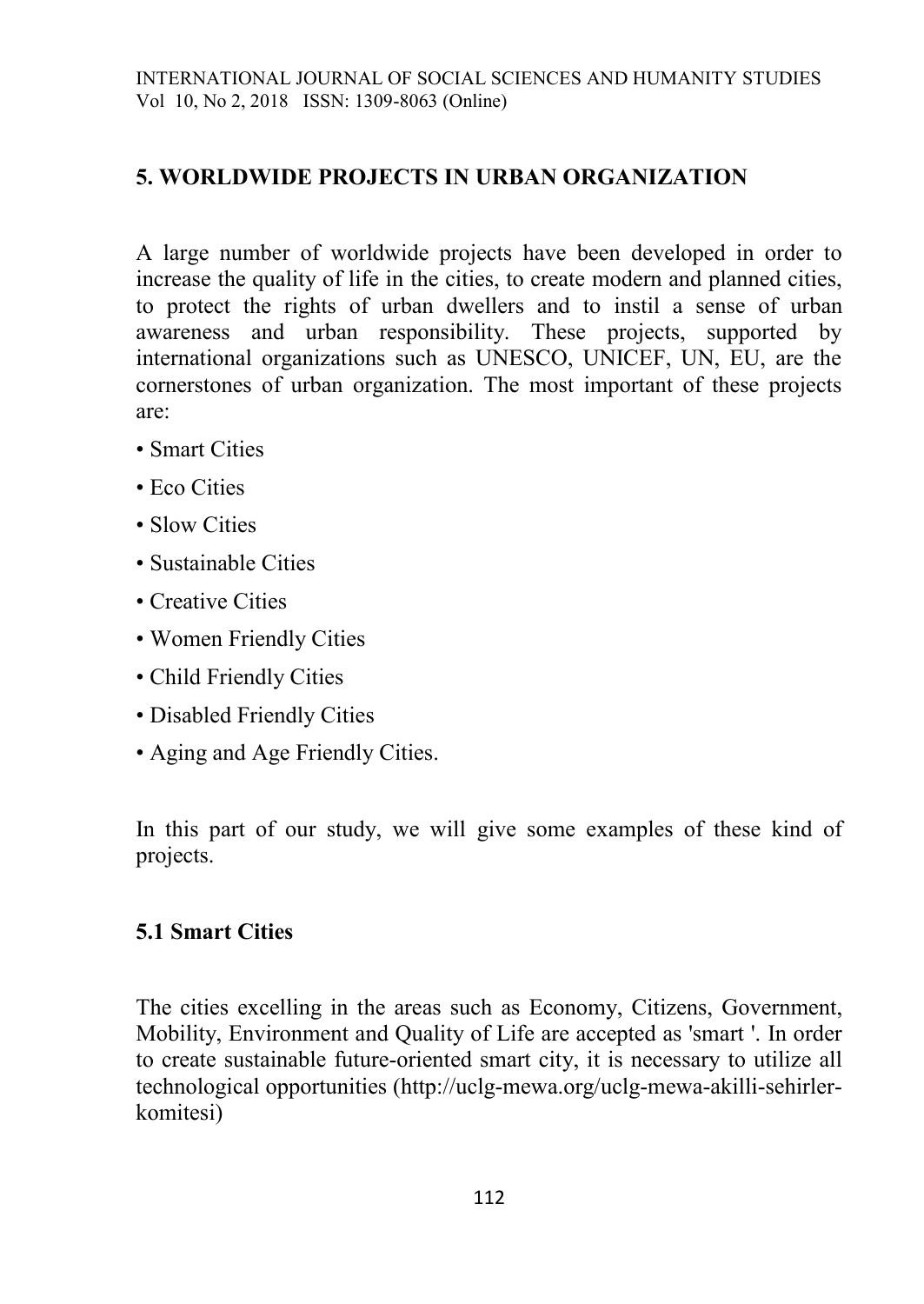Smart technology is needed in any area, from mobile technology to sensor technology, from fiber internet infrastructure to intelligent energy networks, from intelligent transportation to large data and data analytics, from the city's security to health, cleanliness and environmental regulation.

Smart cities which are more comprehensive that cannot do fit to digital or automation moulds, are the cities that the buildings, landscaping and social facilities are in contact with people. The objectives of the smart city project are:

• To facilitate access to public services.

• To provide high quality health and care services to the needers and elders in the comfort of their homes.

• Providing faster and more comfortable transportation service in the urban travels from home to work, from work to home (door to door) and shortening the urban travel time.

• To encourage the use of alternative energy sources and reduce carbon footprint in the city.

• Ensuring reliable and cost-effective, efficient resource management to empower a growing economy.

• Presenting the city's real-time data to entrepreneurs, citizens and students through open data platforms.

• To increase the mobility of disabled people and contribute to access to social services.

Amsterdam Smart City initiative, which began in 2009, up to today has included 79 projects collaboratively developed by local government, government and businesses. These projects, aimed at developing a real-time decision making systems of the city, work on a platform connected to each other via wireless devices. Amsterdam City projects are aimed at reducing traffic congestion, saving energy and ensuring public safety. The city, with the intent of local people to participate in the project, receives application proposals within the scope of the project every year. Some of the houses are provided with intelligent energy meters that saving active energy. Intelligent lighting systems enabled the automatic adjusting of brightness of light of street lamps and the intelligent traffic management control which facilitate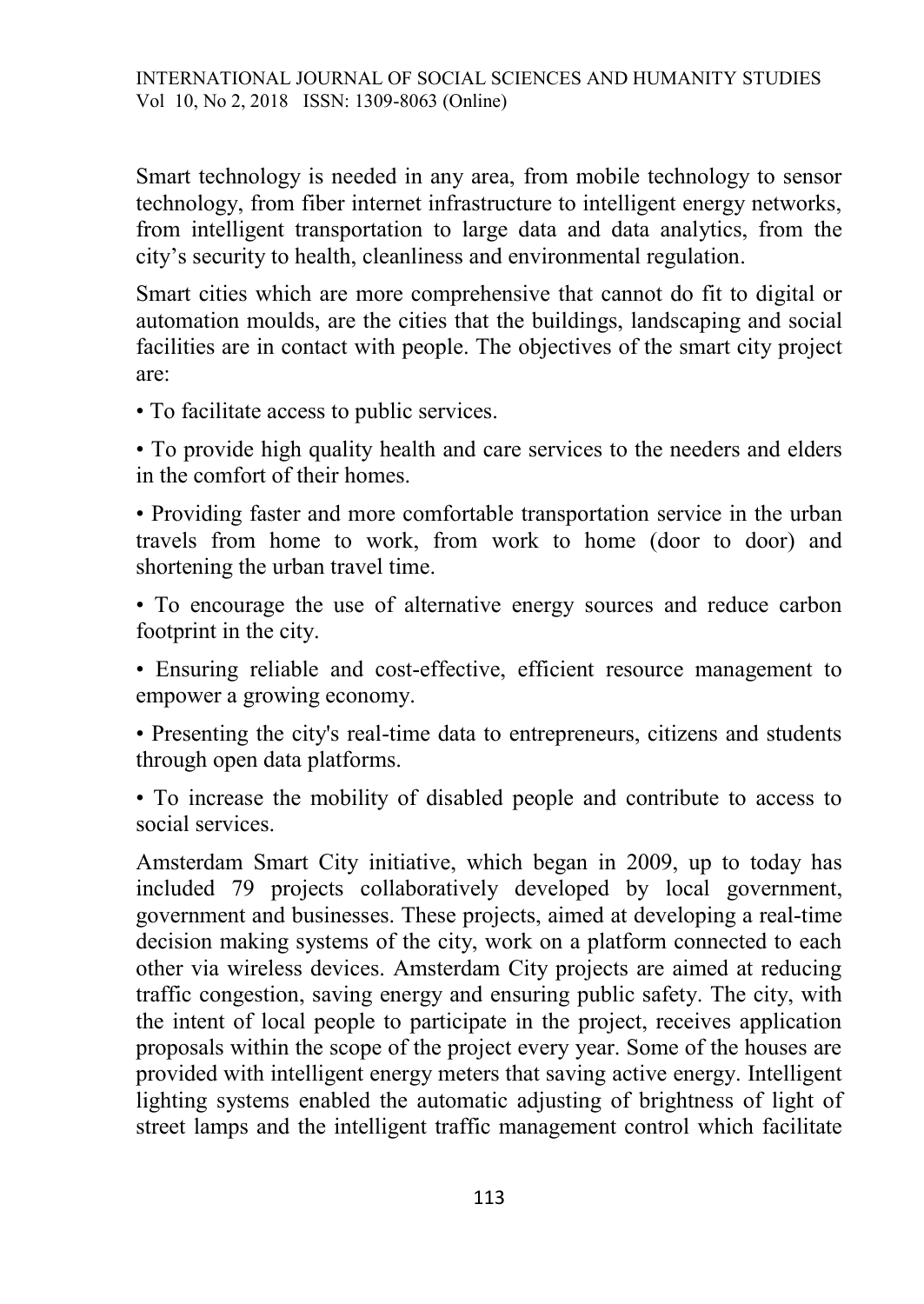INTERNATIONAL JOURNAL OF SOCIAL SCIENCES AND HUMANITY STUDIES Vol 10, No 2, 2018 ISSN: 1309-8063 (Online)

drivers find the best routes to the address, is also one of the city's active initiatives (https://amsterdamsmartcity.com/)

Another smart city London attracts notice with its sustainable investments, especially in smart city applications. The congestion tax applied to reduce the traffic congestion is an example of this practice. In 2014, the city's entire transportation network was switched to contactless payment by London's transport company 'Transport for London'.

The use of smart networks, the dismantling and recycling of solid waste, the use of proximity sensors to prevent motor vehicle-bicycle collisions, the mapping of urban underground infrastructure, the real-time traffic management with the active participation of social media users, the online city guides designed that help tourists to travel around the city quickly and easily are also among the projects which put into practice (http://www.akillisehirler.org/londra/).

#### **5.2 Slow Cities**

The Slow City movement which has been firstly emerged in 1999 has now spread to all over the world. In order to be considered a "slow city", a city had to fulfil seventy different criteria in categories such as; environment, infrastructure, urban life, tourism policies. Besides these categories; the policies of art, social adaptation and hospitality are also taken as basis. The city, which wants to get the title of Slow City, has to certify its applicability to these issues. The main goal of the Slow City project is a sustainable and calm life in a city. Some of the criteria set by the International Cittaslow Association are: (http://www.cittaslow.org/)

- Protection of traditional structures
- Reduction of traffic congestion
- Use of local products
- Use of renewable energy

• Supporting restaurants where local food is served instead of fast-food shops

• Restoration of old structures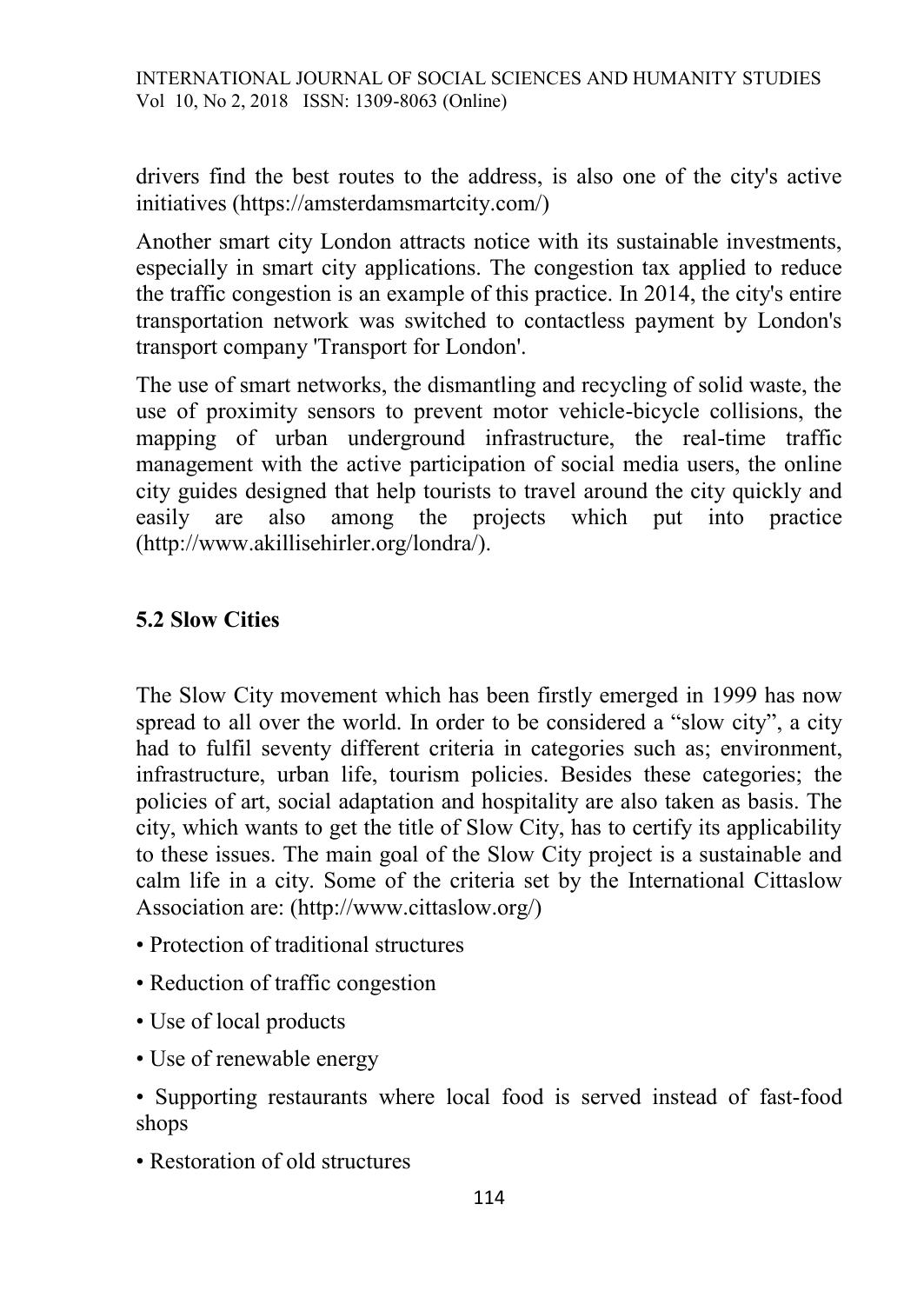- Prevention of noise pollution
- Increasing the quality of the air
- Production of organic products
- Protection of crafts

Izmir's Seferihisar town is the first city that being entitled as a slow city in Turkey. Isparta Eğirdir, Sinop Gerze, Muğla Akyaka, Çanakkale Gökçeada, Sanlıurfa Halfeti, Ordu Perşembe, Artvin Savsat, Sakarya Tarakli, Kırklareli Visa, Isparta Yalvaç, Aydın Yenipazar, Erzurum Uzundere and Bolu Göynük towns also are entitled as slow city by providing the necessary criteria.

# **5.3 Eco Cities**

Ecocity Project, which has been supported by European Union Environment Funds, has been developed with the idea that 80 per cent of the total population in Europe is living in the cities and that a large proportion of them are small and medium-sized urban settlements. Under the Ecocity Project, it has determined 20 basic criteria and 34 indicators for qualifying as ecologic cities.

The ecological city is an environmentally balanced. These cities should allow people to live in harmony with nature in the future and at the same time to provide sustainable development. The cities, towns and villages should be built and designed as improving the quality of life and health quality of the individuals living there and should preserve their ecosystems dependent upon (Tosun, 2017).

Some of the goals of the ecological city approach are:

- Reducing the adverse effects of cities on the environmental system,
- The use of renewable energy sources,

• Designing street-street layout, building design so as not to interrupt air flows,

- Lowest level waste generation,
- Zero carbon principles are carrying into effect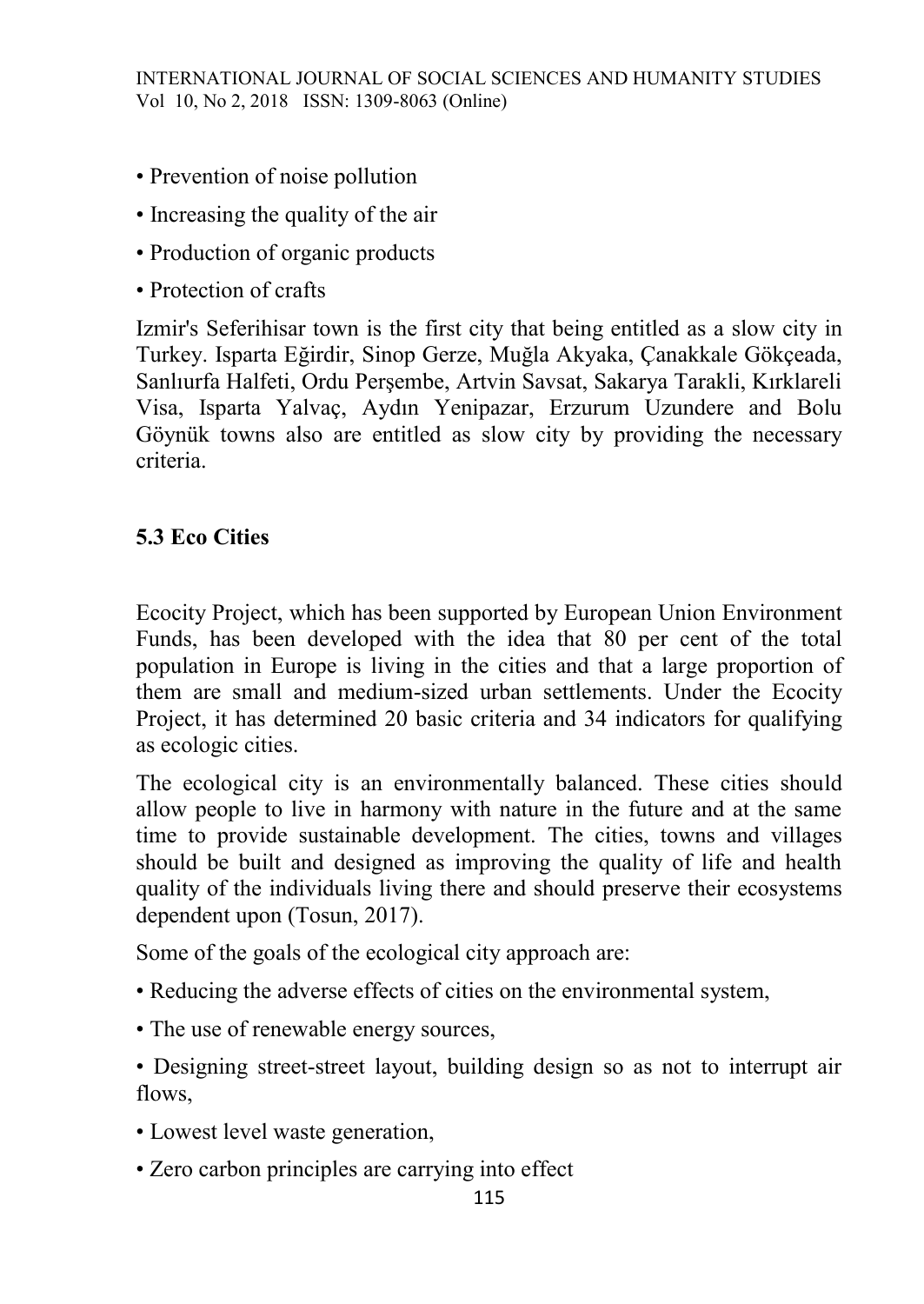- Ensuring that the whole city is like a forest with dense plantations and green corridors,
- Recycled material usage.
- Reduction of the ecological footprint to the minimum.

## **6. CONCLUSION**

The ideal that the urban people having to get to the highest standard of livings, the protection of the city's natural and original texture, creating organized, clean and healthy living environments, is not possible to realize by itself. The way of achieving this ideal is through urban organization. There are important responsibilities and duties of especially states, local governments, public and private institutions and non-governmental organizations and all city dwellers in terms of the urban organization. For this reason, the coordination and cooperation between all elements of the city are needed. As a result;

• Urban organization, infrastructure regulations and urban transformation works all require efforts beyond physical and spatial regulations.

• The goal of urban organization is not to build and concretion, but to ensure that the urban people and all creatures live better. In short, it should be human and environment-oriented.

• Urban organization is not only local but also regional, national and international process. For this reason, it is a comprehensive dynamic process which should be evaluated in a broad perspective and carrying into effect from local to universal perspective.

• In local and universal level, social policy oriented projects should be designed for the creation of sustainable, planned and contemporary cities.

• Urban organization is a social interaction process. Therefore, communication is an indispensable factor. Planned and programmed communication activities involving all the dynamics of the city into action and unifying and coordinating their forces. From this point of view, we propose a sample model of urban organization in our study and an urban platform that carrying this model into effect.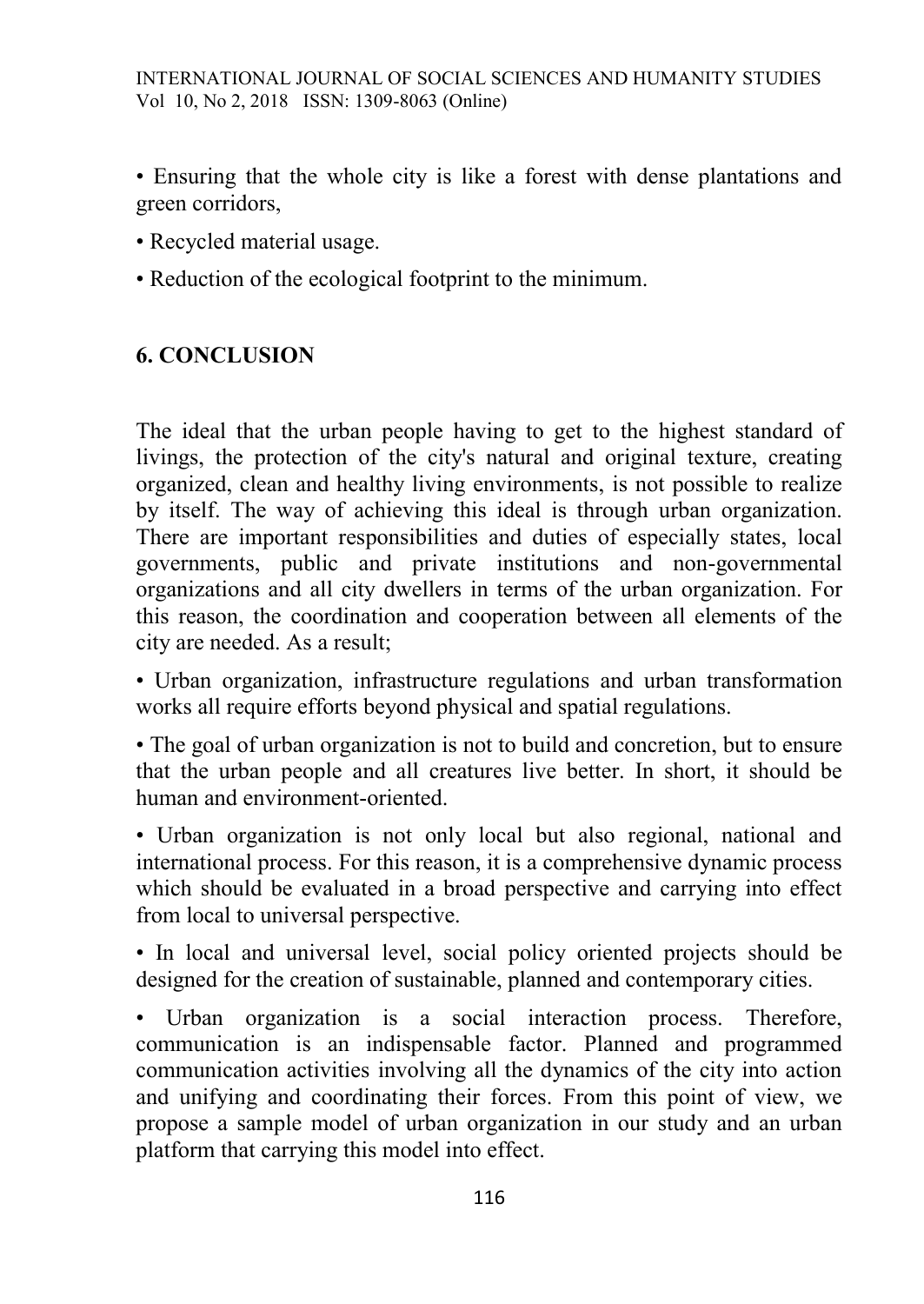#### INTERNATIONAL JOURNAL OF SOCIAL SCIENCES AND HUMANITY STUDIES Vol 10, No 2, 2018 ISSN: 1309-8063 (Online)

| <b>First Stage</b><br><b>Built a City</b><br><b>Platform and</b><br>Coordinate | <b>Second Stage</b><br><b>Prepare Action</b><br>Plan      | <b>Third Stage</b><br><b>Idetify</b><br><b>Target Groups</b> | <b>Fourth Stage</b><br><b>Determine</b><br>Communication<br>Methods&Tools<br>and Start Action | <b>Fifth Stage</b><br>Evaluate<br><b>Effects</b>       |
|--------------------------------------------------------------------------------|-----------------------------------------------------------|--------------------------------------------------------------|-----------------------------------------------------------------------------------------------|--------------------------------------------------------|
| Government<br>and Local<br>Government                                          | Communication<br>Workshop<br>Creative<br>Opinions         | City People<br>Specific Target<br>Groups                     | Face to Face<br>Communication<br><b>Visits</b><br>Focus Groups                                | Opinion,<br>Attitude and<br>Behavior<br>Changes        |
| Universities<br>Educational<br><b>Institutions</b>                             | City Features and<br>Priorities<br><b>Basic Arguments</b> | Public Opinion<br>Leaders                                    | Radio,<br>Television,<br>Printed Media                                                        | Public<br>Participation                                |
| Non-<br>Governmental<br>Organizations                                          | Main Concept                                              | Media<br>Organizations<br>and<br>Professionals               | Social Media<br><b>Internet Portals</b>                                                       | Social,<br>Economic and<br>Cultural<br>Changes         |
| Private Sector<br>Institutions                                                 | Communication<br>Design                                   | Decision<br>Makers<br>Parliament<br><b>Political Parties</b> | <b>Mass Events</b><br><b>Public Meetings</b><br>Educational and<br>Informative<br>Activities  | Public<br>Opinion<br>Surveys<br>Evaluation<br>Research |

Table 1: An Example Communication Model for Urban Organization

## **BIBLIOGRAPHY**

Cereci, S. (2010), Kent Planlaması Bağlamında Kentsel Alanlarda İletişim Ortamlarının Oluşturulması Sorunu, Akademik Bakış Dergisi, 22, pp: 1-9, <http://www.akademikbakis.org/eskisite/22/05.pdf> (Accessed: 01. 04. 2018)

Geray, C. (1997), Yerelleşme Üzerine, Ada- Kentliyim Dergisi, 9, Mart-Mayıs, pp. 84-85.